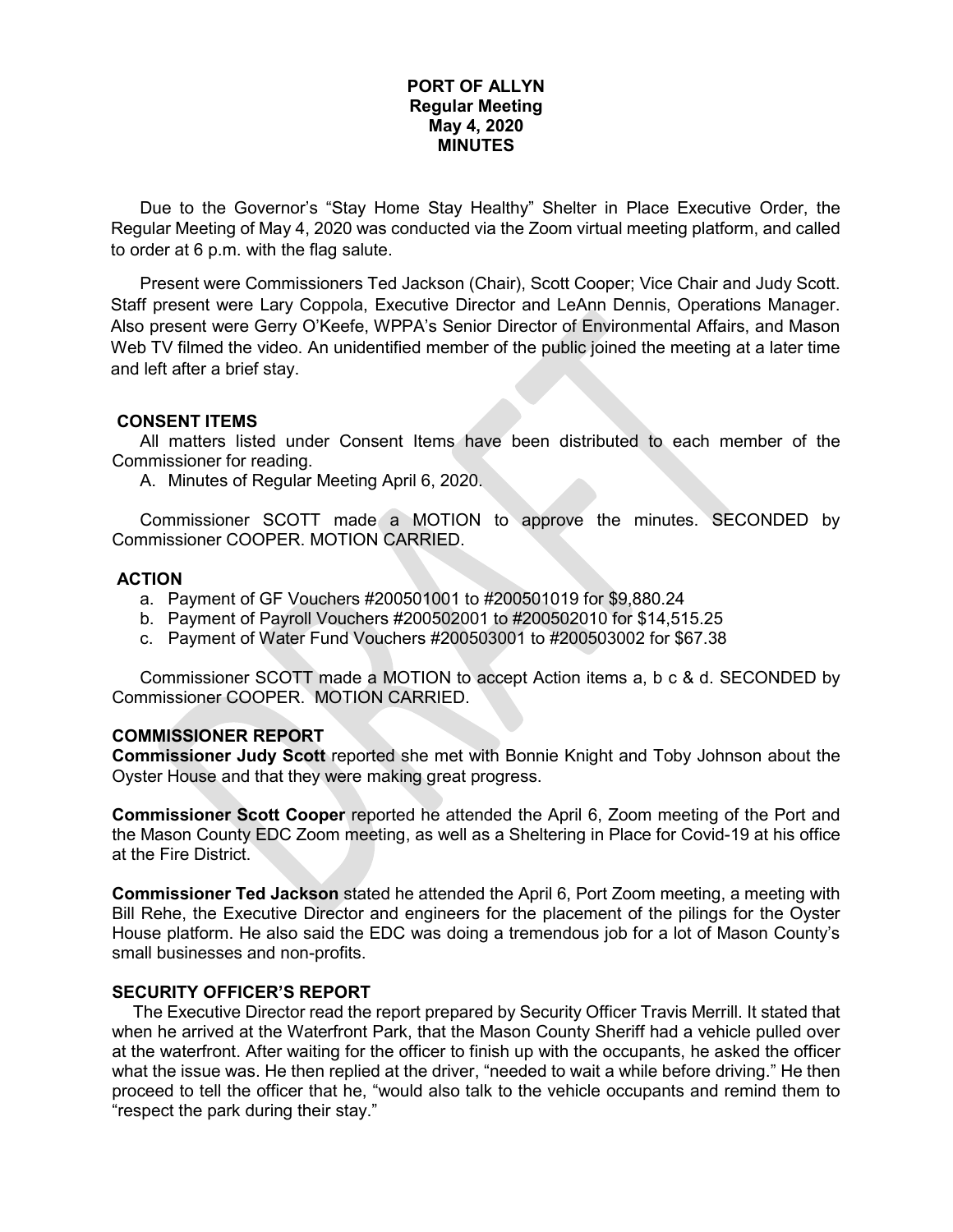Being that Mason County Sheriff was "giving them a pass" he hardly felt he could really push them to do more than they had already decided was a non- issue.

He then discussed the lack of past action by the County covering our proposed Marina Rules and was highly critical of the way the Sheriff's Department handled the entire situation. He felt that it denied the Port an opportunity for revenue as well as potentially endangered the public if the subjects were to drive away in their condition.

Commissioner Jackson expressed his disappointment and stated that he would have expected the Sheriff's Officer to take action to prevent the subjects from driving, as the liability the situation presented was too high to tolerate. He said he talk to the Sheriff and express his opinion.

# **EXECUTIVE DIRECTOR REPORT \*SEE ATTACHED**

#### **OLD BUSINESS \*see Executive Director Report**

#### **NEW BUSINESS**

Commissioner Jackson welcomed Mr. O'Keefe to the meeting and asked if he had anything in particular he wanted to share. He said only that it was good to attend, and that thanks to technology, WPPA staff was trying to sit in on Zoom meetings all over the state as a way to get closer to the member Ports. He said by being able to monitor Port meetings, it gave them information of issues of concern, as well as material for the Tuesday Zoom meetings WPPA conducts.

A discussion ensued about re-opening the Port facilities to the public. Commissioner Jackson asked if the Port needed to pursue a 3-phase plan to re-open the facilities. The Executive Director stated that he believed that was a good strategy, noting that other Ports had already opened their marinas, and that the State Parks were slated to open soon as well. He suggested the Port once again begin charging for use of the launch ramp, but that due to social distancing requirements the Gazebo was another matter entirely and a decision would need to wait on the County to move to the next phase of the Governor's plan.

He did note that the Port had seen an uptick in the sale of annual launch passes in recent days, and had fielded some inquiries for the Gazebo for potential late summer booking dates.

The discussion moved to activities at the North Shore Launch, and the fact the neighbor was going to build a house and the current lighting was once again a problem. However, after meeting with him and the PUB, it appears a deal has been struck to relocate the light, and to add some lights across the street in the parking lot there.

Commissioner Cooper asked about re-opening the office, and the restrooms at the Park. Thjis evolved into a discussion about porta-potti vendors, and the Executive Director informed the Commissioners that the Port had switched vendors as it came to light that the vendor we had been using was billing every 28 days – 13 times a year – and the switch would save about \$500 per year.

Commissioner Cooper had requested a discussion be put on the agenda concerning the removal of the ARC of the Peninsula's collection bins on the Port's property, and the mess that was being created because they were filling up quicker than they were being emptied, and creating a mess. He said he liked the ARC and supports what they do, but that he didn't think it created a positive image for the Port when what is essentially trash is all over our property.

The Executive Director suggested having them temporarily removed until the local dumps reopen. He said he had talked to the Executive Director of the ARC and he said they are having that same problem everywhere they have bins. He said he ask the ARC to service them every other day and see if that didn't solve the problem, and if it doesn't, have them removed.

In the end, the Commissioners decided after some additional discussion that they just want the bins removed until the local dumps reopen. The Executive Director said he'll take care of it.